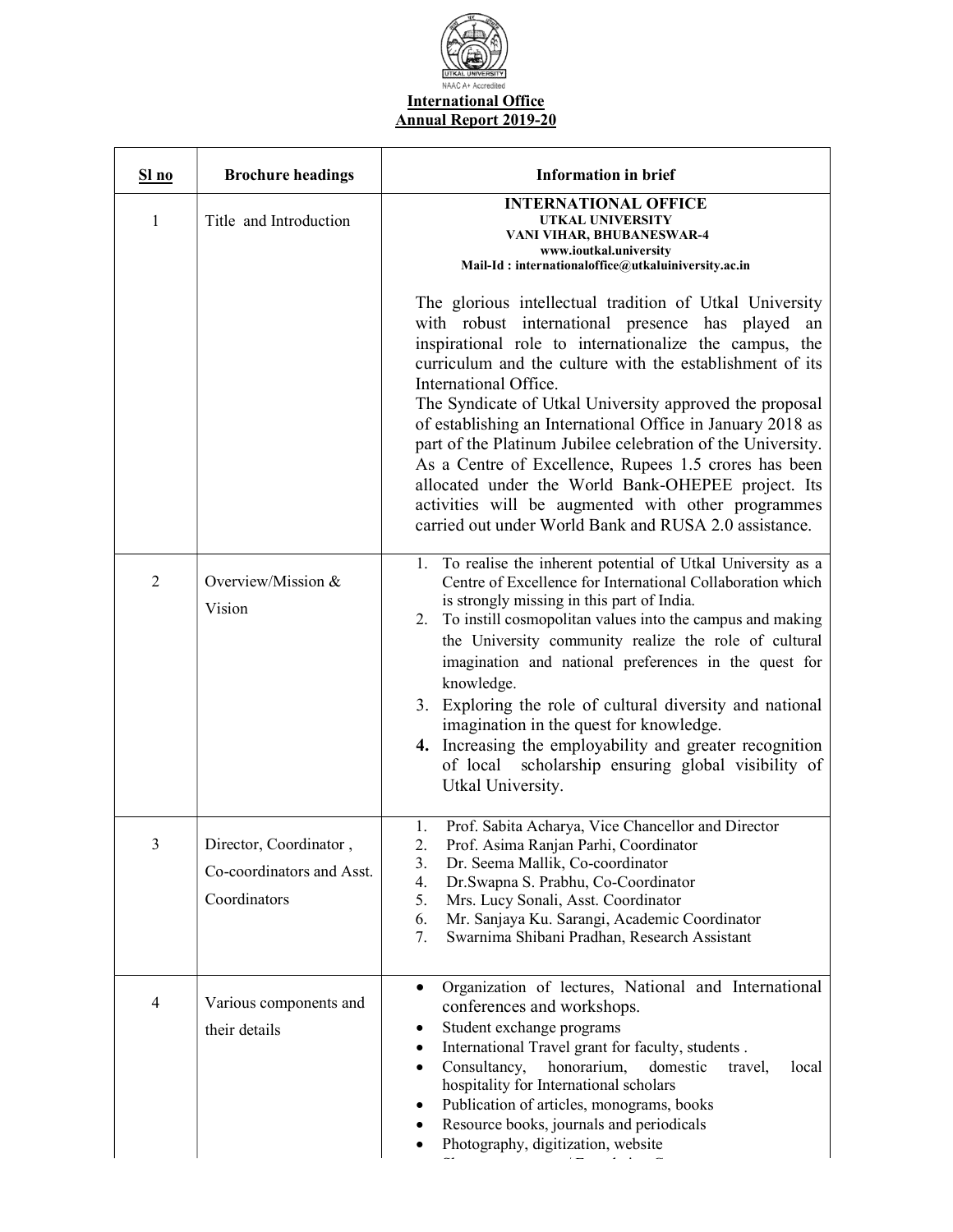|   |                                                                    | international universities and NGOs.                                                                                                                                                                                                                                                                       |
|---|--------------------------------------------------------------------|------------------------------------------------------------------------------------------------------------------------------------------------------------------------------------------------------------------------------------------------------------------------------------------------------------|
|   |                                                                    | Academic exchange agreements and MoUs.                                                                                                                                                                                                                                                                     |
| 5 | International scholars<br>visited.                                 | Ι.<br>Five Research Scholars from Imperial College of<br>London participated in the symposium on Global<br>Innovation Design on $8^{th}$ & $9^{th}$ August 2018.<br>Laurenz Reichl,<br>1.<br>2.<br>Sophia Ppali,<br>3. Alex Kane,<br>4. Imran Nazerali,<br>5. Thea Peterson,                               |
|   |                                                                    | 6. Karlie Knudtsen (Fox-Knudtsen), Fulbright-Hays<br>scholar from Cornell University, USA, was<br>affiliated with Department of Anthropology,<br>Utkal University for 12 months to conduct<br>research on 'Aluminum Gods: Mining and<br>Religiosity Along Odisha's Bauxite Supply<br>Chain'.               |
|   |                                                                    | 7. Greta Furlan,, cultural anthropology student from<br>the University of Milano-Bicocca, Italy, visited<br>Utkal in 2019 for conducting research for her<br>Masters thesis on tribal education.                                                                                                           |
|   |                                                                    | 8. Ms. Luise Susanne Heb, Institute of Indology and<br>Centre for Asian Studies, Leipzig University,<br>Germany, visited Utkal University from 5 <sup>th</sup><br>September 2019 to 28 <sup>th</sup> January 2020 for pursuing<br>her internship in the Department of Sanskrit.                            |
| 6 | Activities /Seminars/<br>workshops/conferences<br>organised so far | on "Internationalization of Higher<br>1. Workshop<br>Education: Why, What and How" on 28 <sup>th</sup> June, 2018<br>under the guidance of Mr. Francisco Marmolejo,<br>Lead Education Specialist for India, World Bank.                                                                                    |
|   |                                                                    | 2. Two Day Symposium on the theme GLOBAL<br>INNOVATION DESIGN in Collaboration with the<br>Imperial College, London on 8 <sup>th</sup> & 9 <sup>th</sup> August, 2018.                                                                                                                                     |
|   |                                                                    | 3. Research Scholar's workshop in collaboration with<br>the United States International Educational Funding<br>(USIEF) and the Fulbright Outreach Program on<br>September 18 <sup>th</sup> 2018.                                                                                                           |
|   |                                                                    | 4. International Workshop on "Building Intercultural<br>Competency: Perspectives from India and Italy" at<br>University of Delhi on 20 <sup>th</sup> September, 2018<br>organized by the Indian Anthropological Association<br>in collaboration with Utkal University and University<br>of Bologna, Italy. |
|   |                                                                    | 5. Academic meet on the theme "Odisha: Higher<br>Education for a better tomorrow" in the Make in<br>Odisha Conclave 2018 held from 11th to 15th<br>November 2018.                                                                                                                                          |
|   |                                                                    | 6. A Special talk by Dr. Vitalino Similox, Rector, Maya<br>Kaqchikel<br>Indigenous<br>University<br>(UMK),<br>${\rm an}$                                                                                                                                                                                   |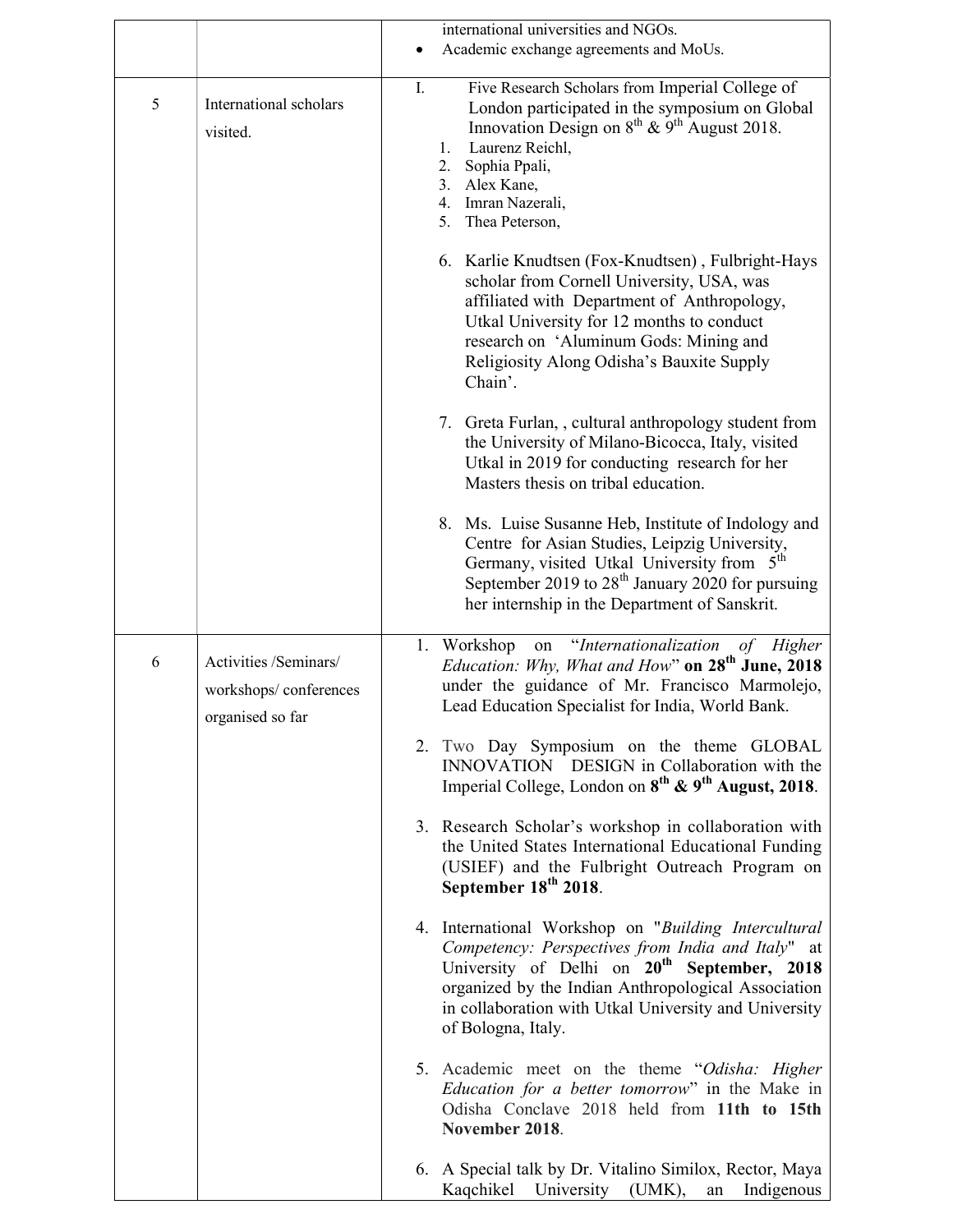| University<br>from Guatemala<br>on 'Indigenous<br>Universities<br>Guatemala:<br>Challenges<br>in<br>and<br>Strategies" on 1 <sup>st</sup> December, 2018.                                                                                                                                                                                                                                             |
|-------------------------------------------------------------------------------------------------------------------------------------------------------------------------------------------------------------------------------------------------------------------------------------------------------------------------------------------------------------------------------------------------------|
| 7. A Special talk on the theme 'Aluminum; The Future<br>Metal: Challenges and Applications' under World<br>Bank OHEPEE project on 31 <sup>st</sup> January, 2019.                                                                                                                                                                                                                                     |
| 8. A special lecture by Dr. Joe Magner, Professor in the<br>Department of Bioproducts and Biosystems<br>Engineering, University of Minnesota, USA on<br>March 23, 2019.                                                                                                                                                                                                                               |
| 9. World Bank-OHEPEE sponsored National Seminar<br>on the theme 'Internationalization of Higher<br>Education in India' on 31st March, 2019.                                                                                                                                                                                                                                                           |
| 10. A Roundtable Discussion on 'Volunteerism, Social<br>Entrepreneurship and Intercultural Solidarity' on 2 <sup>nd</sup><br>May, 2019 with international youth volunteers<br>working under Erasmus Mundus and European<br>Commission and YOSE (Youth Opportunities in<br>Social Economy).                                                                                                            |
| 11. Round Table discussion on 'Aluminum Gods: Mining<br>and Religiosity along Odisha's Bauxite Supply<br>on 24 <sup>th</sup> May, 2019 with a Visiting<br>Chain'<br>Fulbright-Hays Scholar Ms. Karlie Fox-Knudtsen<br>from Cornel University.                                                                                                                                                         |
| 12. A collaborative interactive session on September 7,<br>2019 with H.E. Mr. I. Made Mangku Pastika, former<br>Governor, Bali, Indonesia, President of World Hindu<br>Parishad, and some distinguished delegates from<br>Bali, Indonesia on issues ranging from educational<br>and cultural collaborations to collaborative research<br>and academic enrichment in the field of Tourism<br>industry. |
| 12. Official website <b>www.ioutkal.university</b> was inaugurated<br>during Platinum Jubilee celebration, UU, on 27 <sup>th</sup><br>November, 2019.                                                                                                                                                                                                                                                 |
| 13. Two foundation courses on German and Italian language<br>(FCGIL-2019) were organized by the International Office<br>from 10 Nov 2019 to 18 Jan 2020.                                                                                                                                                                                                                                              |
| 14. Platinum Jubilee distinguished lecture on "Challenges of<br>Leisure and Tourism in Contemporary world" by Prof.<br>Alan Law, University of Trent, Canada, was held on 15 <sup>th</sup><br>Feb, 2010 in Collaboration with International Office.                                                                                                                                                   |
| 15. A round table discussion on "Thinking Different" on 24 <sup>th</sup><br>February, 2020 was organized by International Office<br>and RUSA 2.0. Prof. Thomas Reuter, Asian Institute,<br>University of Melborne, Australia and Prof. Noel Salazar,<br>Catholic University of Leuben, Belgium.                                                                                                       |
| 16. A round table meeting with International delegates from<br>Italy, Ecuador, Kenya, France, Portugal, Poland &                                                                                                                                                                                                                                                                                      |